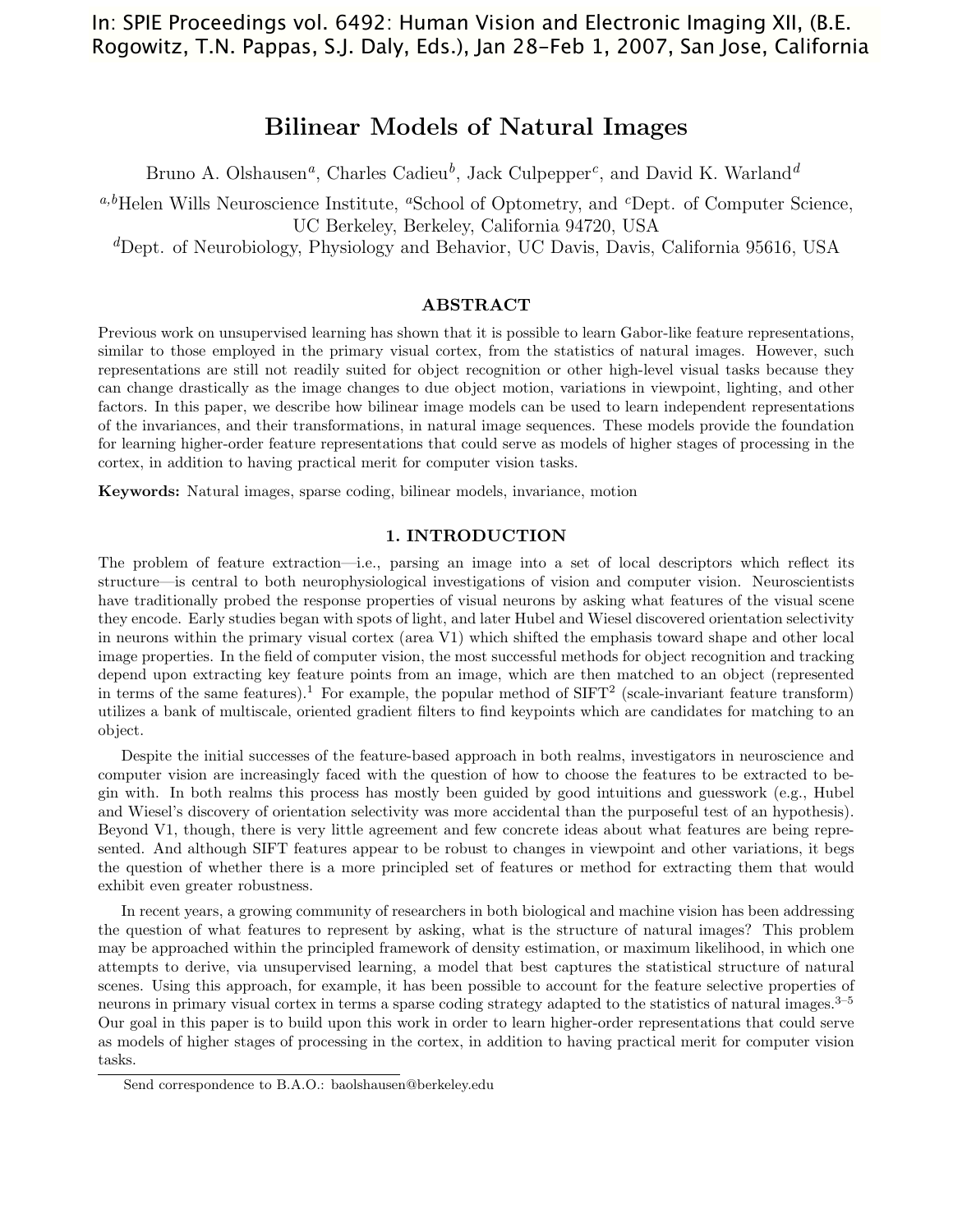

Figure 1. a. Features learned from sparse coding of natural images. Each patch shows a different basis function,  $\phi_i$ , and together the entire set of functions can be used to describe a  $12\times12$  pixel image patch. b. An example image patch (bottom) and its representation in terms of the coefficients,  $a_i$ , shown as a bar chart (top).

The previous work on sparse coding models utilized a linear generative model of the form:

$$
I(\mathbf{x}) = \sum_{i} a_i \phi_i(\mathbf{x}) + \nu(\mathbf{x})
$$
\n(1)

The image,  $I(\mathbf{x})$ , is represented in terms of a set of basis functions, or feature descriptors,  $\phi_i$ , and the presence or absence of these features (or degree to which they are present in the image) is indicated by the coefficients,  $a_i$ . The term  $\nu$  is taken to be Gaussian noise and is small relative to the first term. The basis functions,  $\phi_i$ , are adapted to the statistics of natural images so as to minimize the number of non-zero coefficients needed to represent an image (on average), thus forming a *sparse code*. The basis functions that emerge from this optimization are localized, oriented, and bandpass, in a manner that both qualitatively and quantitatively resembles the spatial receptive field properties of V1 simple cells<sup>3</sup> (see figure 1).

Although the features learned from sparse coding reflect intrinsic structural properties of natural images (i.e., edges), the resulting code is still not readily suited for object recognition or other high-level visual tasks because the coefficients,  $a_i$ , can change drastically as the image changes to due object motion, variations in viewpoint, lighting, and other factors. What is really desired, then, is to represent *invariant* properties of the environment (i.e., structural properties of surfaces and objects) independently from the factors causing the change (i.e., motion, changes in viewpoint, etc.).

Most attempts at achieving invariant representations utilize successive stages of feature extraction and pooling.6–8 A major drawback of these models, however, is that they attempt to represent *only* the invariant part without modeling the transformations that created the change in the image. Many aspects of perception, such as scene segmentation and figure-ground assignment, rely on high-level knowledge to resolve ambiguity at lower levels of representation, and if higher cortical areas are to send meaningful expectations to lower areas then they need to know *where* to send it. A high-level representation that achieves invariance by throwing away information about transformations will not be able to do this.

In order to preserve information about both the invariances and transformations that occur in images, a number of theorists have been exploring a more powerful class of models, called *bilinear models*, for image representation. These models are called 'bilinear' because the hidden variables combine via pairwise multiplication, thus they are linear in one set of hidden variables when the others are held constant. In previous work, we and others have described how neural architectures with bilinear forms could be used to remap visual information into an object-based reference frame at higher levels of representation.<sup>9–11</sup> At each stage of processing, information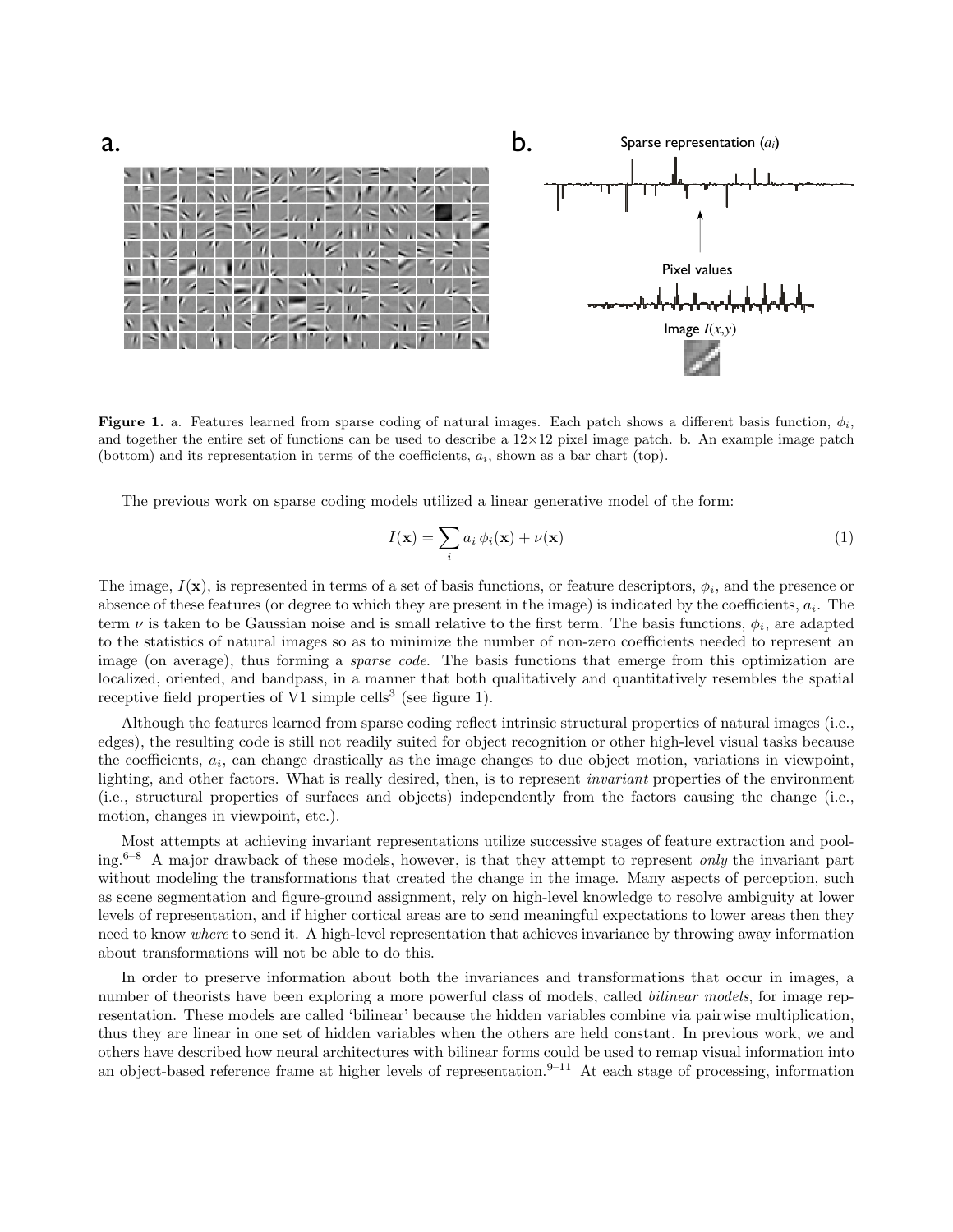

**Figure 2.** Hierarchical remapping circuit composed of three bilinear stages. The units at each level  $l, I<sub>i</sub><sup>l</sup>$ , compute their values from a weighted sum of units in the level below,  $I_i^l = \sum_j W_{ij}^l I_j^{l-1}$ . The weights in turn are dynamically modulated by the control neurons, C, via  $W_{ij}^l = \sum_k \Gamma_{ijk}^l C_k^l$ . Shown in a. and b. are two different settings of the weights which allow different instantiations of the same pattern to be remapped into a common pattern at higher levels.

from one layer  $(I^0)$  is dynamically gated by a set of control neurons (c) as it goes to the next layer  $(I^1)$ :

$$
I_i^1 = \sum_j \sum_k \Gamma_{ijk} c_k I_j^0 \tag{2}
$$

where the term  $\Gamma_{ijk}$  is a three-way weight that determines how much the k-th control neuron modulates the connection from unit  $j$  in the input layer to unit  $i$  in the output layer. When these remapping circuits are combined into a hierarchical network composed of multiple stages, it is possible to implement remappings covering a large range of positions and scales with a manageable number of three-way connections,<sup>10</sup> as shown in figure 2.

While it is relatively straightforward to set the three-way weights  $\Gamma_{ijk}$  so as to achieve a certain class of remappings, we aim to *learn* these parameters by observing the class of transformations that objects actually undergo in time-varying natural images. In addition, we would like to incorporate the features learned by sparse coding into the representation at each level, rather that simply remapping pixels.

Recently, Grimes and Rao,<sup>12</sup> building upon earlier work by Tenenbaum & Freeman,<sup>13</sup> proposed a method for learning both the features as well as their remappings via sparse coding. They proposed a bilinear generative model in which the image is described in terms of a superposition of basis functions  $B_{ik}(\mathbf{x})$  with two sets of coefficient multipliers,  $a_i$  and  $c_k$ :

$$
I(\mathbf{x}) = \sum_{i} \sum_{k} a_i c_k B_{ik}(\mathbf{x}) + \nu(\mathbf{x})
$$
\n(3)

The  $a_i$ 's play the same role as before—i.e., they indicate the presence or absence of features in the image. The  $c_k$ 's now represent the local transformation. During learning, sparseness is imposed upon both the  $a_i$ 's and  $c_k$ 's, and the  $a_i$ 's are clamped as a local scene fragment is translated by a small number of pixels over the image array,  $I(\mathbf{x})$ , thus forcing the  $c_k$ 's to represent the transformation. After training on many such image sequences extracted from natural scenes, the basis functions  $B_{ik}(\mathbf{x})$  converge to a set of localized, oriented shape features, indexed by i (similar to those above), and they take on different positions, indexed by k. Somewhat similar approaches have been employed by Frey  $\&$  Jojic<sup>14</sup> and Vasilescu  $\&$  Terzopoulos,<sup>15</sup> although in both cases strong assumptions are made about the class of transformations to be implemented.

While this model allows for an invariant representation in the  $a_i$ 's, with respect to local transformations, the training scheme was still somewhat supervised in that a teacher signal was used to specify when the  $a_i$ 's are to be unclamped and recomputed due to a scene change vs. being clamped during the translation of the image. In addition, the model was trained on image patch sequences obtained by scanning a window over static natural scenes, moving in discrete, integer steps. Not suprisingly then, the  $B_{ik}$  simply learn shifted versions of the same set of features. As mentioned earlier, what we really desire is to learn the transformations that actually occur in time-varying natural images, and we would like the model to discover what these are in a fully unsupervised manner.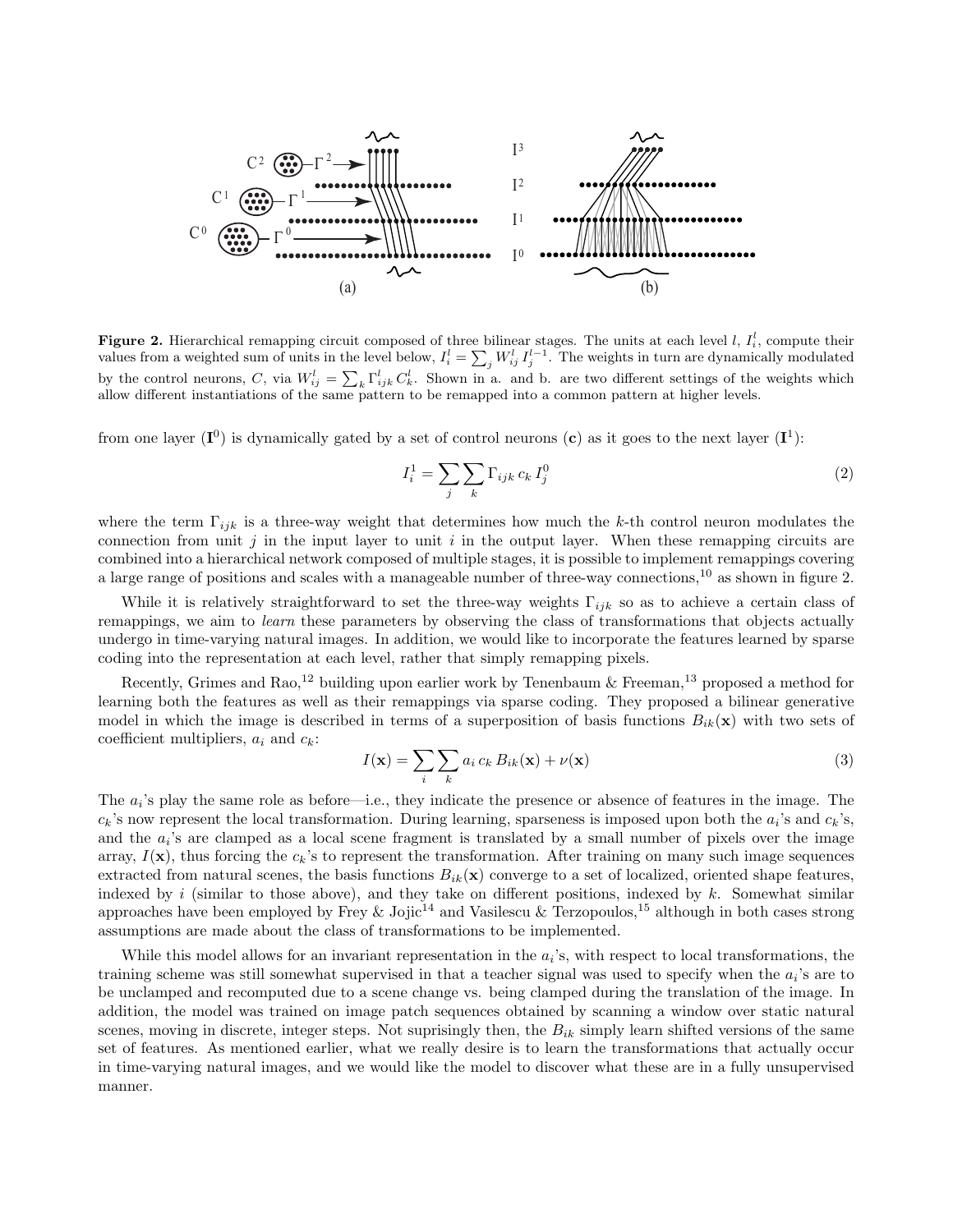In this paper, we explore two different types of bilinear models for learning separate representations of the invariances and their transformations in time-varying natural images. The first, based on remapping, has the same bilinear form of equation 3 but makes explicit the manner in which invariant and variant components are being modeled, which also suggests how the model can be made more efficient. This leads to the development of the second model, which is based on interpolation among the basis function coefficients via phase shifting, utilizing fewer multiplicative couplings. This model also points the way toward learning higher-order feature representations which could provide rich descriptions of the invariant and variant components in natural images.

### 2. BILINEAR MODELS

## 2.1. Remapping

We first consider the problem of modeling the small transformations that occur from one frame to the next in natural image sequences. Let us assume that each frame of the image sequence may be described as a remapping of the previous frame via

$$
I(\mathbf{x}, t+1) = \sum_{\mathbf{x}'} T(\mathbf{x}, \mathbf{x}', t) I(\mathbf{x}', t) + \nu(\mathbf{x}, t)
$$
\n(4)

where  $\nu$  is included to account for residual structure not well described by remapping. The map, T, is modeled using a basis function decomposition:

$$
T(\mathbf{x}, \mathbf{x}', t) = \sum_{k} c_k(t) \psi_k(\mathbf{x}, \mathbf{x}') \tag{5}
$$

The problem of modeling transformations in natural image sequences thus amounts to one of finding a good set of basis functions  $\{\psi_k\}$  for generating the appropriate remappings  $T(\mathbf{x}, \mathbf{x}')$ . By "good" we mean intuitively that the  $\psi_k$  should be well-matched to describe the transformations that typically occur. That is, only a small number of non-zero  $c_k$  should be needed to describe any given transformation. In the same way that we learned a sparse code of image content, then, we seek to learn a sparse representation of the space of *transformations*.

Sparseness is enforced on the coefficients,  $c_k$ , by imposing a cost function on their activity. The basis functions  $\psi_k(\mathbf{x}, \mathbf{x}')$  are then adapted to an image sequence by forcing each frame transition to be described using the fewest non-zero coefficients  $c_k$ . This is accomplished by the following optimization procedure:

$$
\{\hat{\psi}_k\} = \arg\min_{\{\psi_k\}} \left\langle \min_{\mathbf{c}} \left[ \sum_{\mathbf{x},t} [I(\mathbf{x}, t+1) - \sum_{\mathbf{x}'} \sum_k c_k(t) \psi_k(\mathbf{x}, \mathbf{x}') I(\mathbf{x}', t)]^2 + \sum_{k,t} S(c_k(t)) \right] \right\rangle
$$

where  $\langle \rangle$  denotes 'average over many image sequences.' The sparseness penalty S is of the form  $S(x) = \log(1+x^2)$ . The minimization with respect ot the basis functions  $\psi_k$  and coefficients  $c_k$  may be accomplished via gradient descent methods similar to those described previously.<sup>3</sup>

Now, if we represent the image at each time,  $t$ , using the basis function decomposition of the sparse coding model:

$$
I(\mathbf{x},t) = \sum_i a_i(t) \phi_i(\mathbf{x})
$$

we obtain from equations 4 and 5:

$$
I(\mathbf{x}, t+1) = \sum_{\mathbf{x}'} \sum_{k} c_k(t) \psi_k(\mathbf{x}, \mathbf{x}') \sum_{i} a_i(t) \phi_i(\mathbf{x}')
$$
(6)

$$
= \sum_{i} \sum_{k} a_i c_k B_{ik}(\mathbf{x}) \tag{7}
$$

where  $B_{ik}(\mathbf{x}) = \sum_{\mathbf{x}'} \psi_k(\mathbf{x}, \mathbf{x}') \phi_i(\mathbf{x}')$ . Thus, it can be seen that the remapping model is equivalent to the bilinear model of Grimes & Rao, described above (eq. 3), when the image being remapped is represented by the coefficients of a basis function expansion. The difference here is that we are learning the remapping components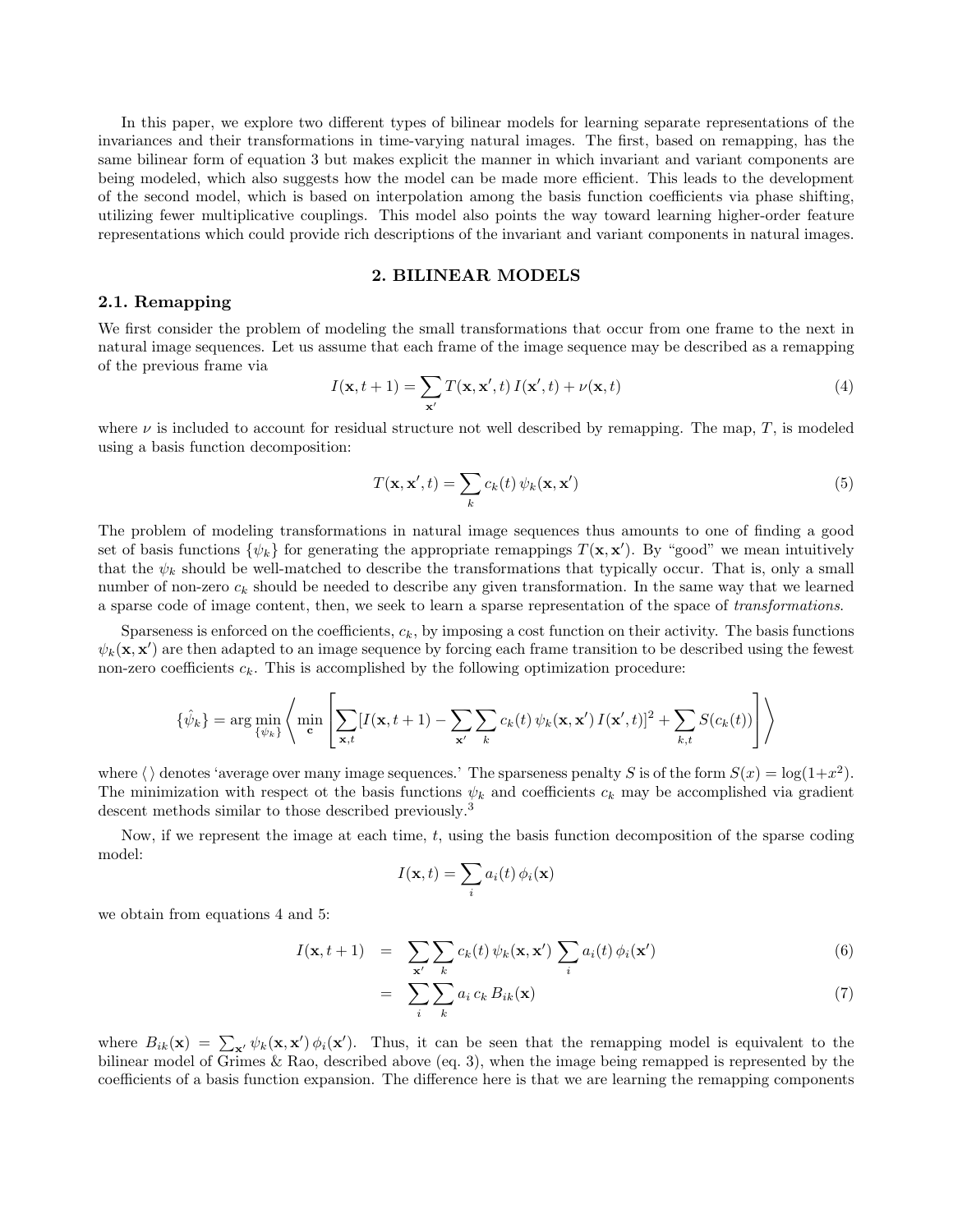$\psi_k$  explicitly, whereas in Grimes & Rao's model they are learned implicitly, along with the invariant components  $\phi_i$ , via the  $B_{ik}$ . Also, in lieu of using a teacher signal during learning we are imposing a form of "perceptual" stability" on the  $a_i$ 's by essentially clamping their values for each pair of adjacent frames in the image sequence, similar in spirit to 'slow feature analysis' methods.<sup>16–19</sup>

This analysis helps to clarify *how* the bilinear model factors an image into 'what' and 'where' components i.e., in terms of transformation components  $\psi_k(\mathbf{x}, \mathbf{x}')$  and shape components  $\phi_i(\mathbf{x})$ . At the same time, it shows that it may actually be disadvantageous to collapse the  $\phi_i$  and  $\psi_k$  bases into a single function  $B_{ik}(\mathbf{x})$ , because in doing so you lose the ability to learn structure independently from the transformations. By keeping them separate, you can learn new shape features without having to relearn all the transformations for those features. While this may not be a concern at lower levels of representation since the shape features are likely to be rather generic, it could prove to be important at higher levels.

A potential problem with this approach is that the dimensionality of the transformation bases,  $\psi_k$ , can be extremely large. Even for an  $8 \times 8$  pixel image patch, each  $\psi_k$  is of dimension 64<sup>2</sup>, and if we wish to learn many such bases the number of parameters to learn, and thus local minima, could prove intractable. One way to reduce the complexity is to exploit the compact representation provided by the sparse coding model. That is, we can model the transformations in terms of the basis function coefficients, rather than directly on the image pixels, which we turn to next.

### 2.2. Phase-shifting

Looking back at figure 1a, one of the striking properties of the features learned by sparse coding is that they resemble Gabor functions—i.e., Gaussian modulated sines and cosines. An interesting property of Gabor functions, for our purposes, is that they allow for shift in the image domain to be modeled simply via interpolation among the coefficients, as shown in figure 3a. One way of understanding the solution discovered by sparse coding, then, is that the model is attempting to describe edges or other features that occur over a continuum of different positions, and since it is being forced to do so using a linear generative model it has essentially learned a good set of interpolating functions. Our task then is to make explicit the *transitions* among coefficient values that occur as the result of translation (or other transformations) in the image, rather than treating the coefficients as independent variables.

A natural way to model these transitions among the coefficients is via *phase-shifting*. Consider a complex basis function with real and imaginary parts as follows:

$$
\phi_i(\mathbf{x}) = \phi_i^R(\mathbf{x}) + j\phi_i^I(\mathbf{x})
$$

Multiplying  $\phi_i(\mathbf{x})$  by a complex coefficient  $z_i$  and taking the real part of the product essentially interpolates between the real and imaginary parts according to the phase of  $z_i$ :

$$
\Re\{z_i^*\,\phi_i(\mathbf{x})\} = \sigma_i\left[\cos\,\alpha_i\,\phi_i^R(\mathbf{x}) + \sin\,\alpha_i\,\phi_i^I(\mathbf{x})\right]
$$

where  $\Re\{\}\$  denotes 'real part,' and  $\sigma_i$  and  $\alpha_i$  are the amplitude and phase of  $z_i$ :

$$
z_i = \sigma_i e^{j \alpha_i}
$$

Thus, we have constructed a 'shiftable' feature descriptor in which the amplitude of the coefficient,  $\sigma_i$ , indicates its presence or absence and is invariant with respect to some local transformation, and the phase of the coefficient,  $\alpha_i$ , indicates the transformation. Note that in general a phase shift in  $z_i$  need not correspond only to translation in the image domain. If the real and imaginary basis functions are Gaussian derivatives with orthogonal orientations, for example, then shifting the phase of  $z_i$  will rotate the combined function.<sup>20</sup>

Now we can construct a complete representation of the image using a full set of such complex basis functions as follows:

$$
I(\mathbf{x},t) = \sum_{i} \Re\{z_i^* \phi_i(\mathbf{x})\}
$$
  
= 
$$
\sum_{i} \sigma_i(t) [\cos \alpha_i(t) \phi_i^R(\mathbf{x}) + \sin \alpha_i(t) \phi_i^I(\mathbf{x})] + \nu(\mathbf{x},t)
$$
 (8)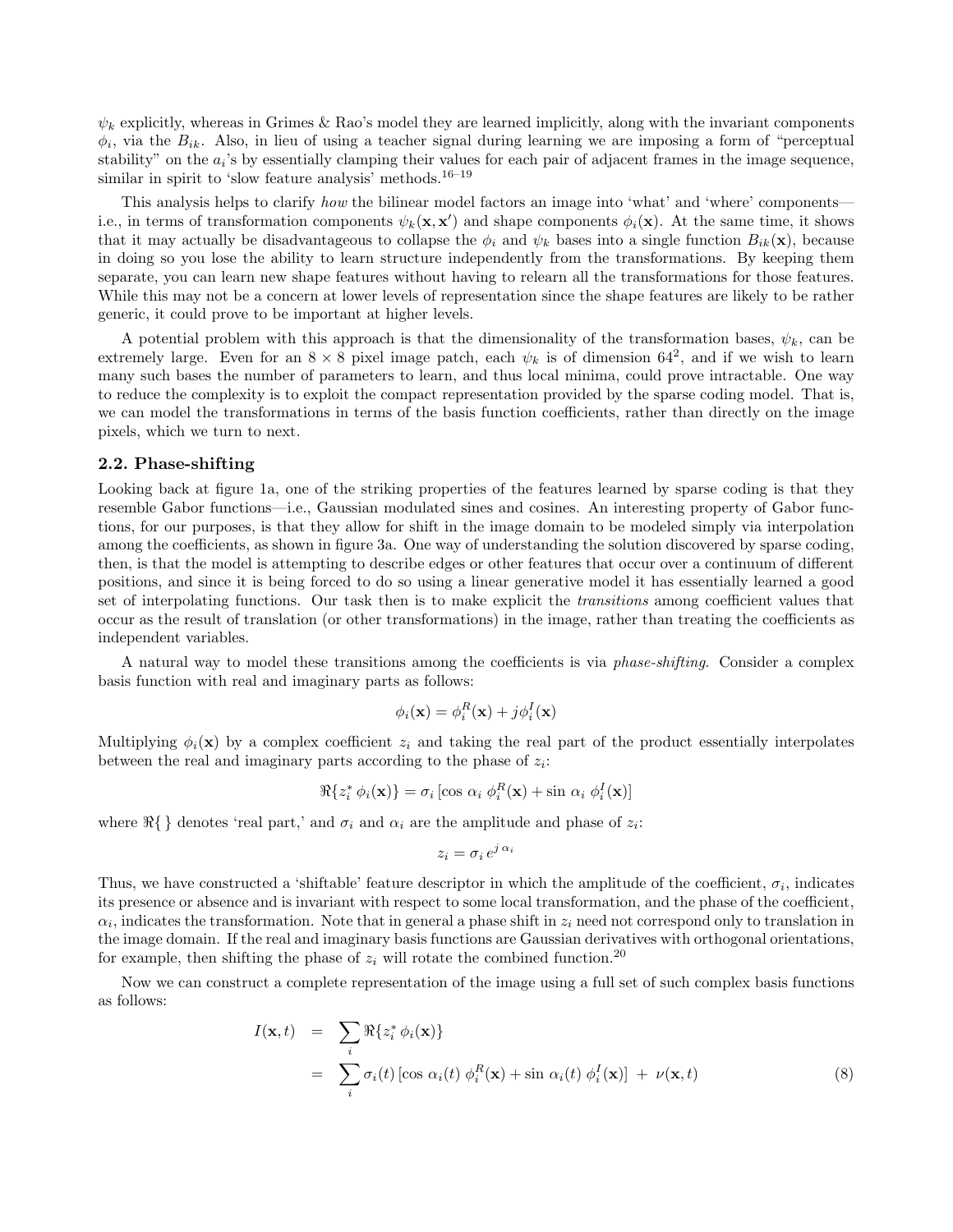

Figure 3. a. Phase-shifting via interpolation in the coefficients. At left is shown a bar chart of the coefficients corresponding to two different basis functions (in this case, Gabor functions in quadrature phase). At right is shown the combined function that is formed by adding the basis functions weighted by the amounts shown at left. b. Complex basis function model. The real and imaginary coefficients for each basis function,  $u_i, v_i$ , are controlled by amplitude and phase variables,  $\sigma_i$ ,  $\alpha_i$ . The  $\sigma_i$ 's are invariant to local transformations, and the  $\alpha_i$ 's represent those transformations.

This model is illustrated graphically in figure 3b. Each complex basis function has two parameters that describe how it used. The amplitude,  $\sigma$ , describes the locally invariant part, while the phase,  $\alpha$ , represents the local transformation.

Note that we can also recast the model in the same form as the original sparse coding model (eq. 1) as follows:

$$
I(\mathbf{x},t) = \sum_{i} u_i(t) \phi_i^R(\mathbf{x}) + v_i(t) \phi_i^I(\mathbf{x}) + \nu(\mathbf{x},t)
$$

where

$$
u_i(t) = \sigma_i(t) \cos \alpha_i(t)
$$
  

$$
v_i(t) = \sigma_i(t) \sin \alpha_i(t)
$$

This allows us to see that the model is essentially bilinear in the amplitudes  $\sigma_i$  and the cosine or sine of the phase  $\alpha_i$ . However, the model here is much more constrained and there are no longer any three-way weights, thus reducing the number of parameters that need to be learned.

The model is adapted to time-varying natural image sequences by imposing both sparseness and *slowness* on the amplitudes,  $\sigma_i(t)$ , in order to encourage the model to learn invariant features in the images. This is accomplished by the following optimization procedure:

$$
\{\hat{\phi}_i\} = \arg\min_{\{\phi_i\}} \left\langle \min_{\sigma,\alpha} \left[ \sum_{\mathbf{x},t} \left[ I(\mathbf{x},t) - \sum_i \sigma_i(t) \left[ \cos \alpha_i(t) \ \phi_i^R(\mathbf{x}) + \sin \alpha_i(t) \ \phi_i^I(\mathbf{x}) \right] \right]^2 + \sum_{i,t} S(\sigma_i(t)) + |\dot{\sigma}_i(t)|^2 \right] \right\rangle
$$

where the sparseness penalty  $S$  is the same as before. Note that there is no penalty on the phases variables, which allows them to spin as needed in order to best match structure in the image.

# 3. RESULTS

### 3.1. Remapping

Figure 4 shows a sample of some of the bases  $\psi_k(\mathbf{x}, \mathbf{x}')$  learned by training the remapping model on image sequences extracted from a natural movie (in this case, a nature documentary). Interestingly, one of them learns the identity mapping, which simply maps each pixel into itself, while the others learn to compute directional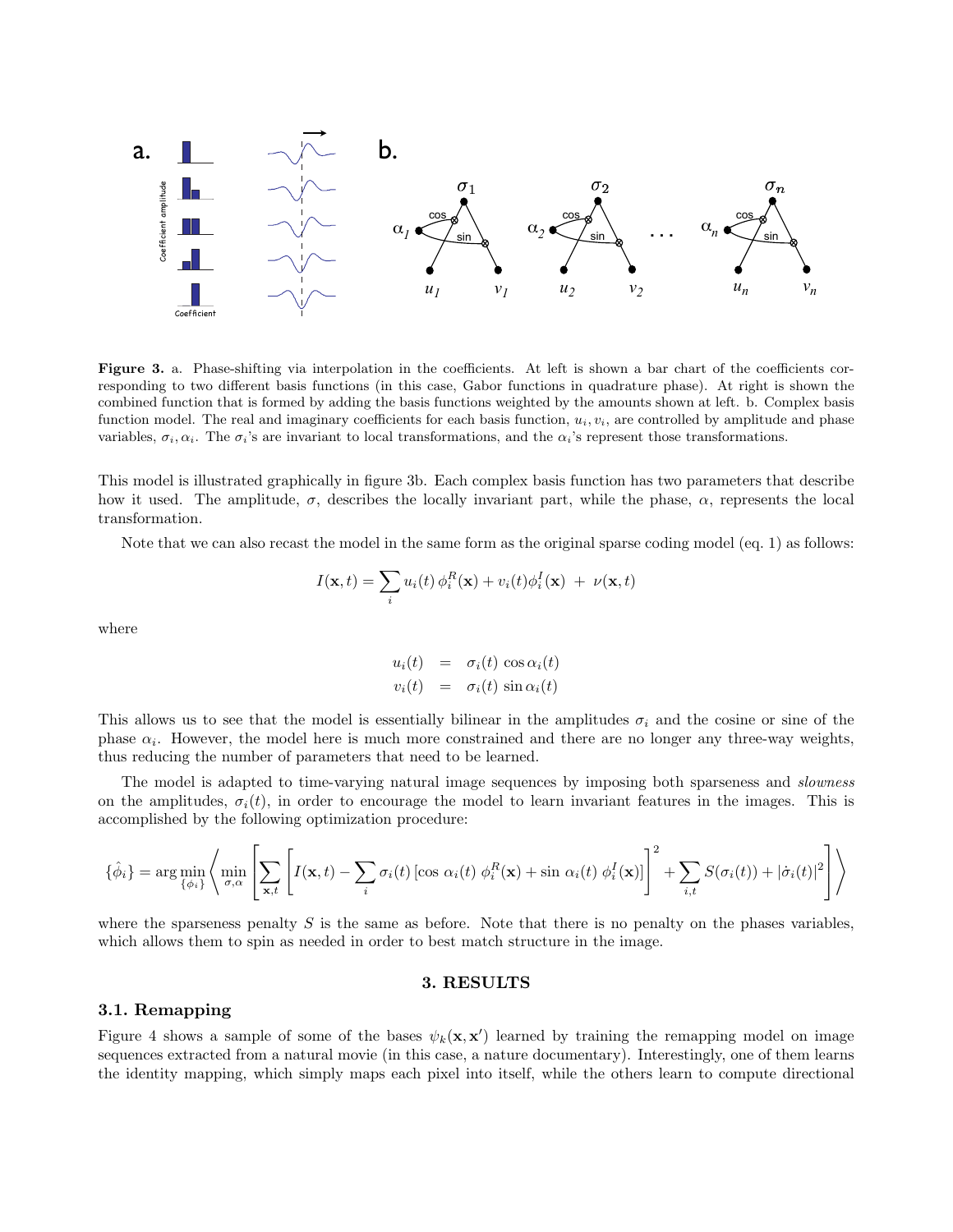| ۳ |  |  |  |  |  |  |  |  |  |  |  |  |  |  |  |  |
|---|--|--|--|--|--|--|--|--|--|--|--|--|--|--|--|--|
| × |  |  |  |  |  |  |  |  |  |  |  |  |  |  |  |  |
|   |  |  |  |  |  |  |  |  |  |  |  |  |  |  |  |  |
|   |  |  |  |  |  |  |  |  |  |  |  |  |  |  |  |  |
|   |  |  |  |  |  |  |  |  |  |  |  |  |  |  |  |  |
| e |  |  |  |  |  |  |  |  |  |  |  |  |  |  |  |  |
|   |  |  |  |  |  |  |  |  |  |  |  |  |  |  |  |  |

**Figure 4.** Four of the remapping bases,  $\Psi_k(x, x')$ , learned from the transformations contained in natural image sequences. Each basis function shows how a pixel in one frame is mapped into the next frame—i.e., each patch within a basis function corresponds to a pixel within the originating frame (ordered according to its position in the frame), and the values within the patch denote how it is weighted into the next frame. For example, the identity function (third from left) simply maps each pixel into itself.

gradients with different orientations. This solution to can be understood as a first-order approximation to the Lie group operator for translation.<sup>21</sup> That is, one can approximate a translated image as

$$
I(\mathbf{x} + \Delta \mathbf{x}) \cong I(\mathbf{x}) + \Delta \mathbf{x} \cdot \nabla_{\mathbf{x}} I(\mathbf{x})
$$

Thus, the model has essentially learned the basis functions needed to translate an image patch by adding a copy of the image patch to its derivative along a certain direction  $(\Delta x)$ .

### 3.2. Phase-shifting

Figure 5a shows two examples of complex basis functions learned as a result of adapting the model to natural image sequences. The basis functions take on a similar form as before (localized, oriented, bandpass), except now they come in pairs that appear roughly in quadrature. When added together weighted by the cosine and sine of the phase,  $\alpha_i$ , they combine to form a set of shiftable basis functions. One can see the range of variation expressed by each function by holding the amplitude of its coefficient fixed and spinning the phase from 0 to 2π (see http://redwood.berkeley.edu/bruno/complexbfs). As can be seen from the joint histograms of real and imaginary coefficients in figure 5b, the phases have a uniform distribution over the interval  $0: 2\pi$ , indicating that each complex basis function is being utilized in all of its shifts.

Figure 6 shows the result of coding a time-varying natural image sequence using the complex basis function model. Note that the local invariances are now made explicit via the complex amplitudes,  $\sigma_i(t)$ , which change relatively slowly over time, typically sustaining their value over 5-10 frames. By comparison, the real and imaginary coefficients,  $u_i(t)$ ,  $v_i(t)$ , tend to undulate with each frame. In addition, motion is explicitly represented as a linear ramp in phase during the periods when the corresponding amplitude is significant. Importantly, the joint distribution of the amplitudes and phases of neighboring complex basis functions exhibits strong dependencies (fig. 5c), suggesting that another layer of sparse coding could learn higher-order features based on this structure.

### 4. DISCUSSION

We have shown in this work how bilinear models may be used to learn independent representations of 'what' (invariances) and 'where' (transformations) components of time-varying natural images. In constrast to previous models that focus either on forming invariant representations of objects<sup>6–8</sup> or representations of motion and optic flow,<sup>22–24</sup> our approach combines both of these into the same model. Moreover, computing the transformations is necessary for extracting the invariances, and vice-versa. Together, both the invariances and their transformations provide a complete description of the content of time-varying images.

Interestingly, the complex basis function model bears a strong resemblance to models of 'complex cells' in primary visual cortex. However the models are actually very different in terms of how they achieve invariance. In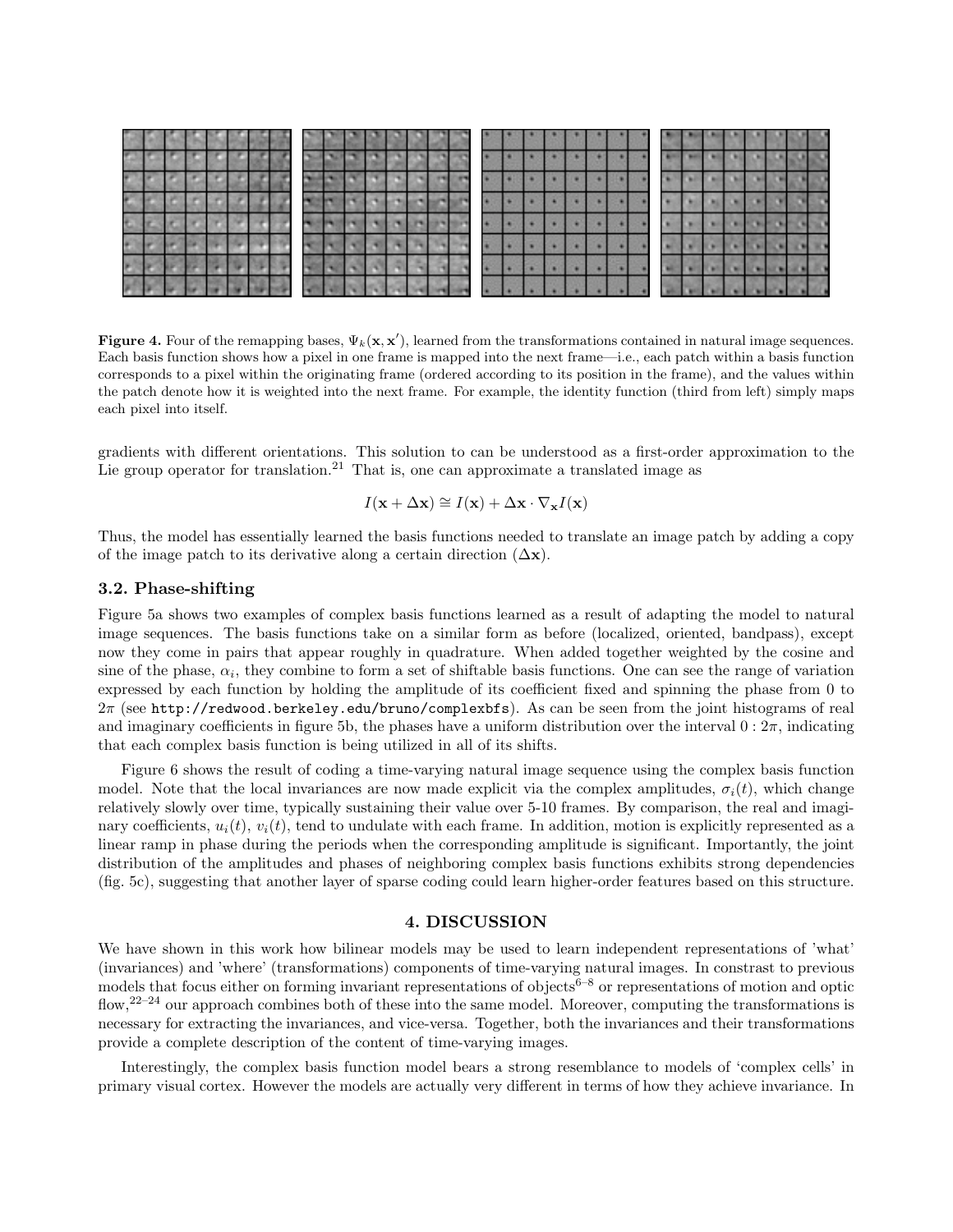

Figure 5. a. Each row shows a different complex basis function pair learned in the shiftable basis function model. The real part of each function is shown at left, and the corresponding imaginary part is shown at right. b. Joint histogram of the real and imaginary coefficients, u*i*, v*<sup>i</sup>* for each complex pair. c. Joint histograms of log-amplitude (left) and phase (right) for the pair of complex basis functions shown at left.



Figure 6. Coding of a 100-frame image sequence in terms of magnitude (left) and phase (right). Vertical axis is coefficient index and horizontal axis is time. Phase is displayed for only those points in time when the corresponding amplitude is significant.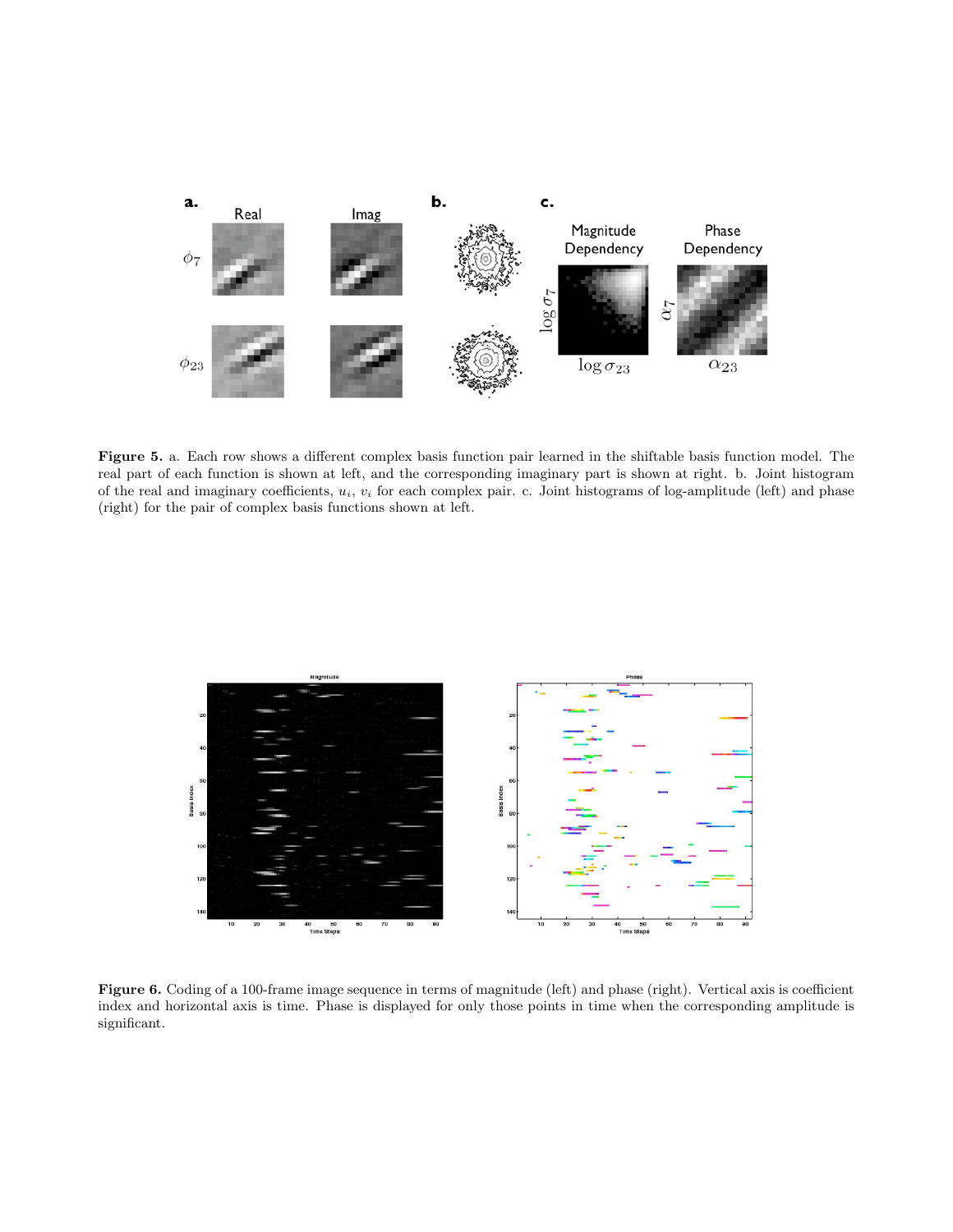the standard "energy model" of complex cells,<sup>22</sup> invariance is achieved by simply pooling over a set of simple-cell subunits. By contrast, in the complex basis function model, invariance is achieved by dynamically changing the linkages with the simple-cell subunits (real and imaginary components,  $u_i, v_i$ ) via the phase variables,  $\alpha_i$  (fig. 3b). The phase variables contain information about relative spatial relationships, which is important to preserve and represent explicitly since it contains useful, structural information about the content of images. For example, the state of the art method for iris recognition encodes the phase (and discards the amplitudes) of complex Gabor wavelet filters to form the feature vector used for pattern matching.<sup>25</sup>

The complex basis function model is also similar to the linear subspace model of Hyvarinen & Hoyer<sup>26</sup> when the subspace size is two. Again, however, the major difference here is that we are explicitly representing and exploiting the phase variables in order to provide a sparse, locally invariant representation of image content.

The manner in which both the remapping model and complex basis function model are trained has much in common (and in fact was inspired by) slow feature analysis methods.<sup>16–19</sup> The idea behind these models is to learn about the invariances in natural image sequences by imposing "perceptual stability" on the representation, since objects and other invariant properties of the visual environment tend to change slowly over time (by definition), in contrast to the pixels which typically change rapidly. However, a major drawback of most of these models is that they attempt to represent *only* the invariant part, without modeling the transformations that created the changes in the image. As emphasized earlier, the philosophy driving our approach is that the information about the transformations is equally important and should be explicitly represented along with the invariant part so that higher levels can generate specific predictions about content at lower levels of representation.

As it currently stands, the complex basis function model is somewhat contrived in that it relies upon grouping pairs of basis functions together in order to model the transitions among their coefficients. However, this particular model is intended merely as a starting point, to demonstrate what can be gained in a generative model that utilizes multiplicative interactions among hidden variables. Generalizing this model beyond simple pairs, so as to learn the groupings from the statistics of natural images, is the subject of current research. We believe this approach holds great promise for learning higher-order feature representations within a hierarchical architecture that mirrors the 'what' and 'where' streams of visual cortex.

#### ACKNOWLEDGMENTS

We thank Kilian Koepsell for useful discussions during the preparation of this manuscript. Work supported by NGA grant MCA 015894-UCB and NSF grant IIS-06-25223 to B.A.O.

### REFERENCES

- 1. K. Mikolajczyk and C. Schmid, "A performance evaluation of local descriptors," *IEEE Transactions on Pattern Analysis and Machine Intelligence* 27, p. 1615, 2005.
- 2. D. G. Lowe, "Distinctive image features from scale-invariant keypoint," *International Journal of Computer Vision* **60**(2), pp. 91–110, 2004.
- 3. B. A. Olshausen and D. J. Field, "Emergence of simple-cell receptive field properties by learning a sparse code for natural images," *Nature* 381(381), pp. 607–609, 1996.
- 4. A. J. Bell and T. J. Sejnowski, "The independent components of natural images are edge filters," *Vision Research* 37, pp. 3327–3338, 1997.
- 5. J. H. van Hateren and A. van der Schaaf, "Independent component filters of natural images compared with simple cells in primary visual cortex," *Proc.R.Soc.Lond. B* 265, pp. 359–366, 1998.
- 6. K. Fukushima, "Neocognitron: A self-organizing neural network model for a mechanism of pattern recognition unaffected by shift in position," *Biological Cybernetics* 36, pp. 193–202, 1980.
- 7. G. Wallis and E. T. Rolls, "Invariant face and object recognition in the visual system," *Prog Neurobiol.* 51(2), pp. 167–94, 1997.
- 8. M. Riesenhuber and T. Poggio, "Hierarchical models of object recognition in cortex," *Nat Neurosci.* 2(11), pp. 1019–25, 1999.
- 9. G. E. Hinton, "A parallel computation that assigns canonical object-based frames of reference," in *International Joint Conference on Artificial Intelligence*, pp. 683–685, 1981.